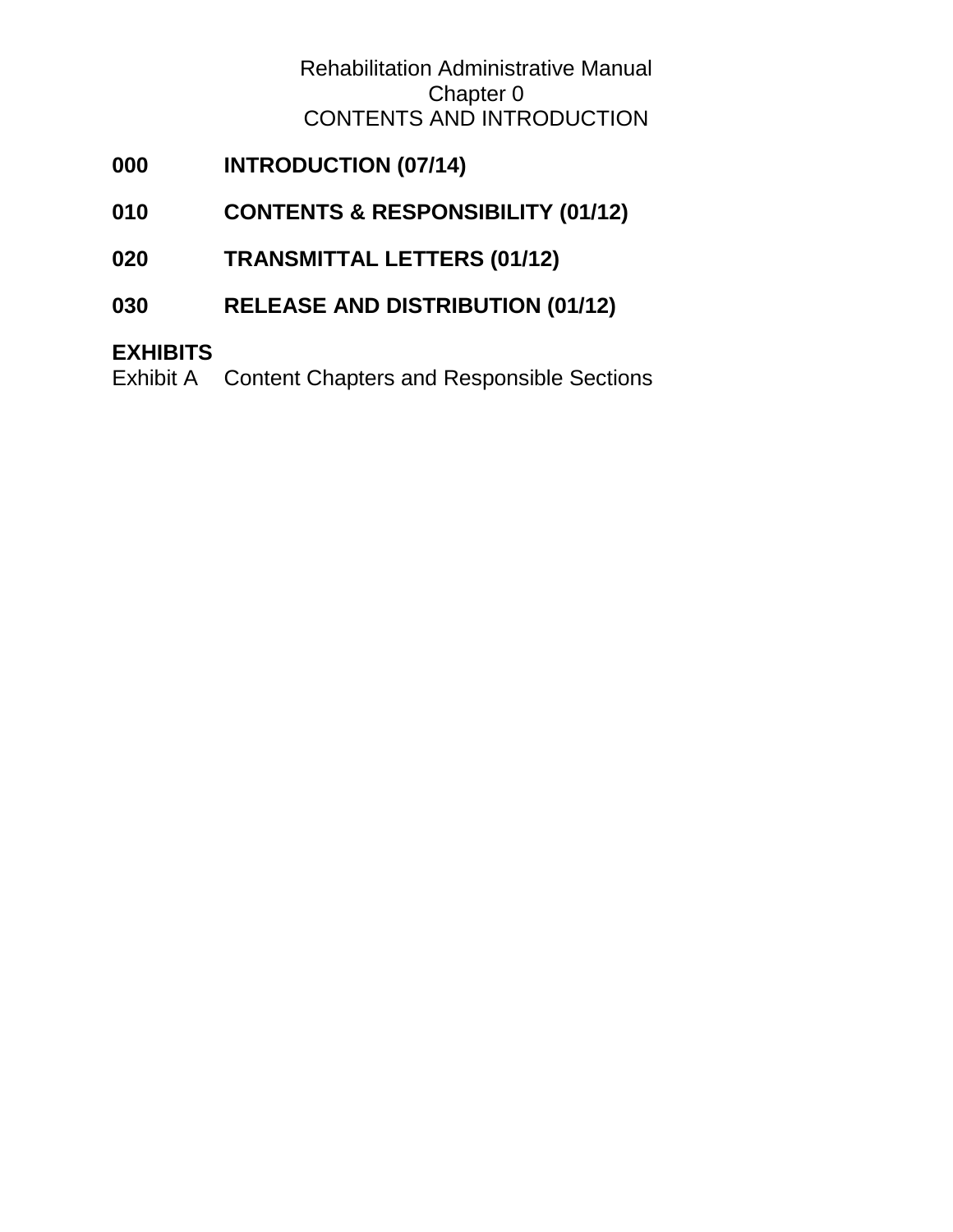## Rehabilitation Administrative Manual CONTENTS AND INTRODUCTION

#### <span id="page-1-0"></span>**000 INTRODUCTION (07/14)**

The Rehabilitation Administrative Manual (RAM) provides information and instruction regarding operations within the Department of Rehabilitation. It sets forth official administrative rules and policies in accordance with laws, rules, and regulations governing the operations of California State Government.

#### <span id="page-1-1"></span>**010 CONTENTS & RESPONSIBILITY (01/12)**

The contents of RAM are found in Exhibit A. Administrative policy changes are incorporated in the RAM by revisions to the chapters or the creation of a new chapter.

The Deputy Director, Administrative Services Division, is responsible for maintaining and distributing the RAM.

The RAM Coordinator, Business Services Section, provides coordination for the publication of all chapters.

Responsibility for revising and interpreting manual chapters is shared by various Central Office sections as indicated in Exhibit A.

Prior to publication, revisions will be reviewed and approved by all appropriate entities identified, including:

- Deputy Director(s)
- Operations and Accountability
- Audit Services
- Legal Affairs